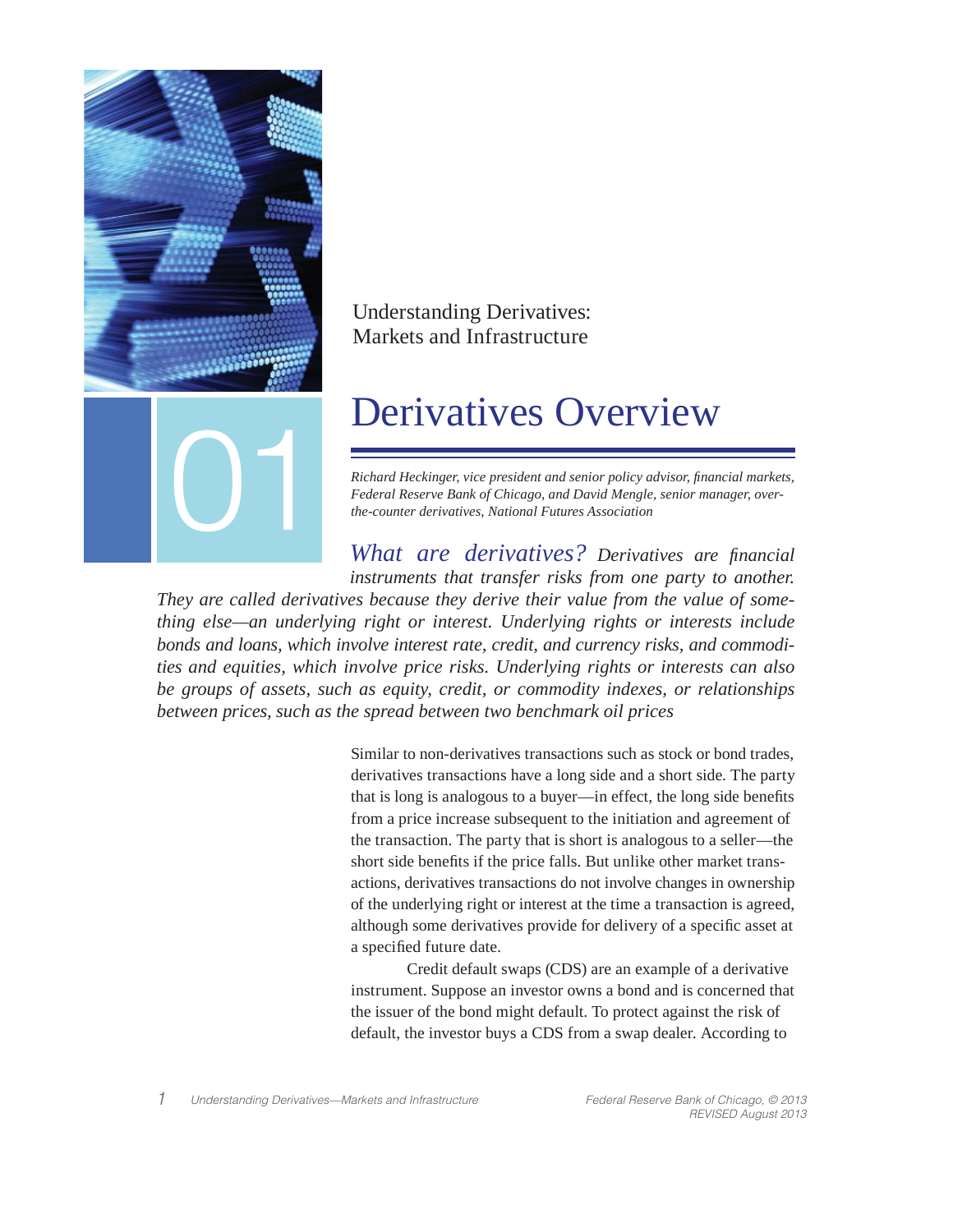the terms of the CDS, if the bond issuer were to default, the dealer that sold the CDS would compensate the investor for the loss of value of the bond. The result is that the investor is no longer exposed to the risk of issuer default, so the credit risk of the bond has effectively been transferred from the bondholder to the swap dealer. The bondholder is still exposed to changes in value of the bond that result from interest rate changes, that is, interest rate risk. The CDS investor is, however, exposed to the risk that the dealer that sold the default protection instrument might default.

 Derivatives differ from underlying rights or interests in that derivatives typically transfer a single risk—often called a *market risk*—while underlying rights or interests are typically bundles of risks. A bond, for example, is a bundle of interest rate, credit, and possibly currency risks, but a derivative instrument written on a bond typically transfers only one of the risks. So, in the above example, the CDS transferred the credit risk of the bond to the dealer, but left the interest rate risk with the bondholder.

 Derivatives also make it possible to transfer risks over time. Commodity futures markets, for example, transfer commodity price risk over time within a market by allowing a buyer or seller to lock in the price of a commodity to be bought or sold on a future date. Another example is interest rate swaps, which transfer interest rate risk between money and capital market instruments by transforming floating-rate cash flows into fixed-rate cash flows and vice versa.

# Types of Derivatives Markets

Derivatives markets can be sorted into three categories. First, *listed derivatives* involve the trading of highly standardized contracts through a central venue known as an *exchange* and, typically, the clearing and settlement, or "booking" of transactions with a central counterparty (CCP), also known as a *clearinghouse*. The contract specifications for listed derivatives are typically standardized to a relatively high degree, which facilitates trading and enhances liquidity. At the same time, execution through an exchange facilitates price discovery and transparency and affords anonymity of trade counterparties. The clearinghouse becomes the counterparty to all trades by a legal replacement of bilateral trades between anonymous counterparties with those between the clearing participants and the clearinghouse (through novation or equivalent legal process). As a result, the credit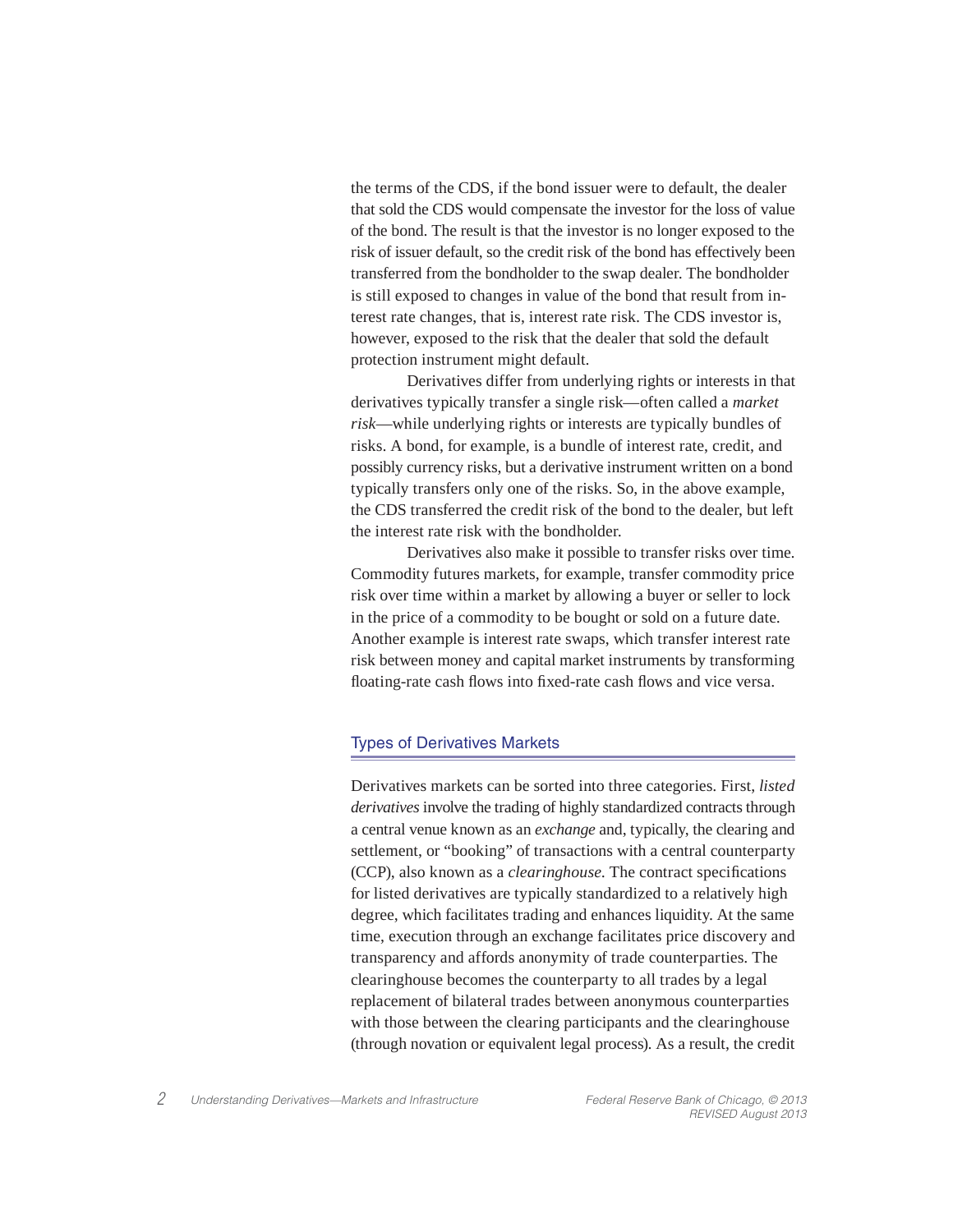risk is standardized among clearing participants, and their risk is with the clearinghouse and vice versa.

 A second category is *over-the-counter (OTC) derivatives*, which involve the bilateral trading of customized transactions privately negotiated and booked between the contracting parties. OTC derivatives differ from listed derivatives in several ways. First, although OTC transactions involve some standardization of terms, the presumption is that contracting parties are free to negotiate terms that fit their individual risk preferences. Second, instead of executing trades through an exchange, contracting parties execute transactions with dealers, who in turn trade with each other. Third, booking of transactions between contracting parties means that OTC derivatives involve direct exposures between the parties. These exposures lead to *counterparty credit risk*, which must be managed by the parties.

 A third category, which will assume increasing importance in the future, is *cleared OTC derivatives*, which involve the bilateral trading of standardized transactions that are privately negotiated but booked with a CCP. Booking of transactions with a CCP means that dealers do not have direct counterparty credit exposure to each other but to the clearinghouse. Standardization need not be as extensive as in the listed derivatives markets, but a high degree of standardization is nonetheless necessary to facilitate risk management by the relevant CCP.

#### Types of Derivative Instruments

Derivative instruments fall broadly into two categories, namely, forward-based instruments and options. Forward-based instruments (sometimes known as delta-one instruments, whereby delta one means that the change in the price of the derivative closely tracks the change in the price of the underlying right or interest) have symmetrical rights and obligations between the parties and have the effect of locking in a price or rate of an exchange that will take place on an agreed future date. They fall into three main product types. First, *forward contracts* allow parties to agree to the terms of an exchange that will take place at a future date. An example is a currency forward in which parties might agree today to exchange EUR 1.0 million for USD 1.3 million 60 days from today. Second, *futures contracts* are standardized forwards that are traded on an exchange. An example is a soybean futures contract in which parties agree to deliver a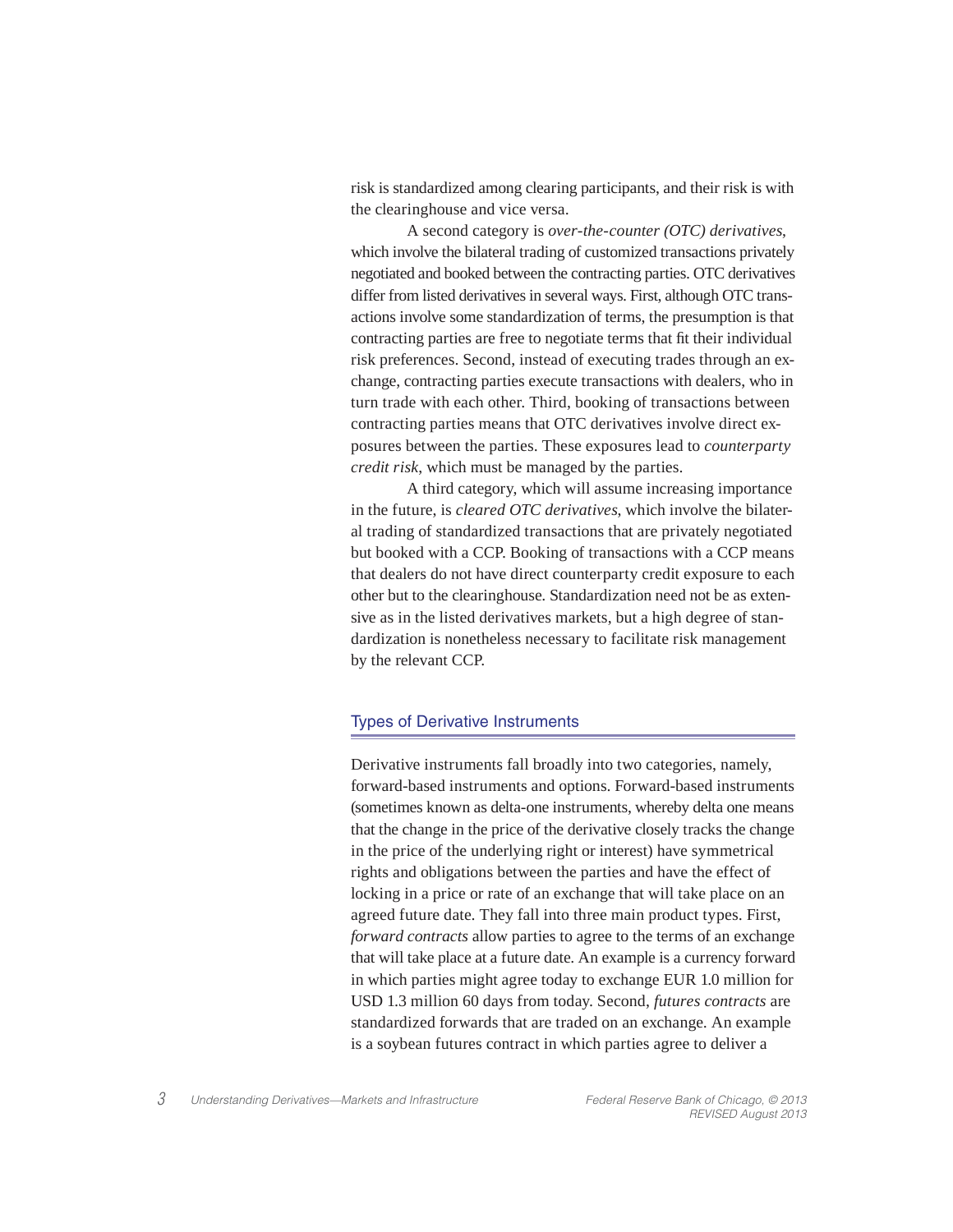certain amount of soybeans at a certain price in the future. And third, *swaps* are OTC agreements to exchange cash flows at regular intervals over an agreed period according to terms agreed on today; in effect, a swap is a sequence of forwards. A bank and its client might agree, for example, that over the next five years, the client will pay the bank 5% per year on \$1.0 million in semiannual installments, while the bank will pay the client the three-month USD Libor rate on the same amount in quarterly installments.

 Options are derivatives contracts that have price behavior that is nonlinear due to the asymmetrical nature of the rights and duties between the buyer (also known as the holder) and the seller (also known as the option writer) of the contract. The simplest options are puts and calls that convey the right to sell the underlying right or interest at a fixed price (strike or exercise price) over some period of time (the put option) or the right to buy the underlying right or interest at a fixed price over some period of time (the call option). The asymmetry of the above definition should be noted: The buyer of the option (long) has the right but not the obligation to sell or buy, which implies that the seller of the option (short) has a corresponding contingent obligation to buy or sell the underlying right or interest if the buyer chooses to exercise. Forward-based obligations (forwards and futures), in contrast, have symmetrical rights and obligations for both the long and short parties. The buyer of an option will exercise the option to buy or sell only if the option is *in-the-money*. That is, a party that is long a call option will exercise only if the current underlying price is higher than the exercise price, while a party long a put option will exercise the option to sell only if the underlying price is below the exercise price. In the case of exchange-traded options, most options are typically closed out by an offsetting trade because profits or losses can be realized at any time prior to expiration, and an offsetting trade is generally less costly than exercising the option and then trading the underlying right or interest. Some options are *cash settled* (meaning that physical delivery of the underlying right or interest is not required) at the price of the underlying right or interest (often an index) upon exercise or at expiration.

 In the market, whether exchange-traded or OTC, puts and calls are bought and sold as separate contracts. However, it is quite common for trading strategies to include combinations of puts or combinations of calls with different expirations (time or calendar spreads), different exercise prices (vertical spreads), a mix of different expirations and exercise prices (diagonal spreads), or, indeed, combinations of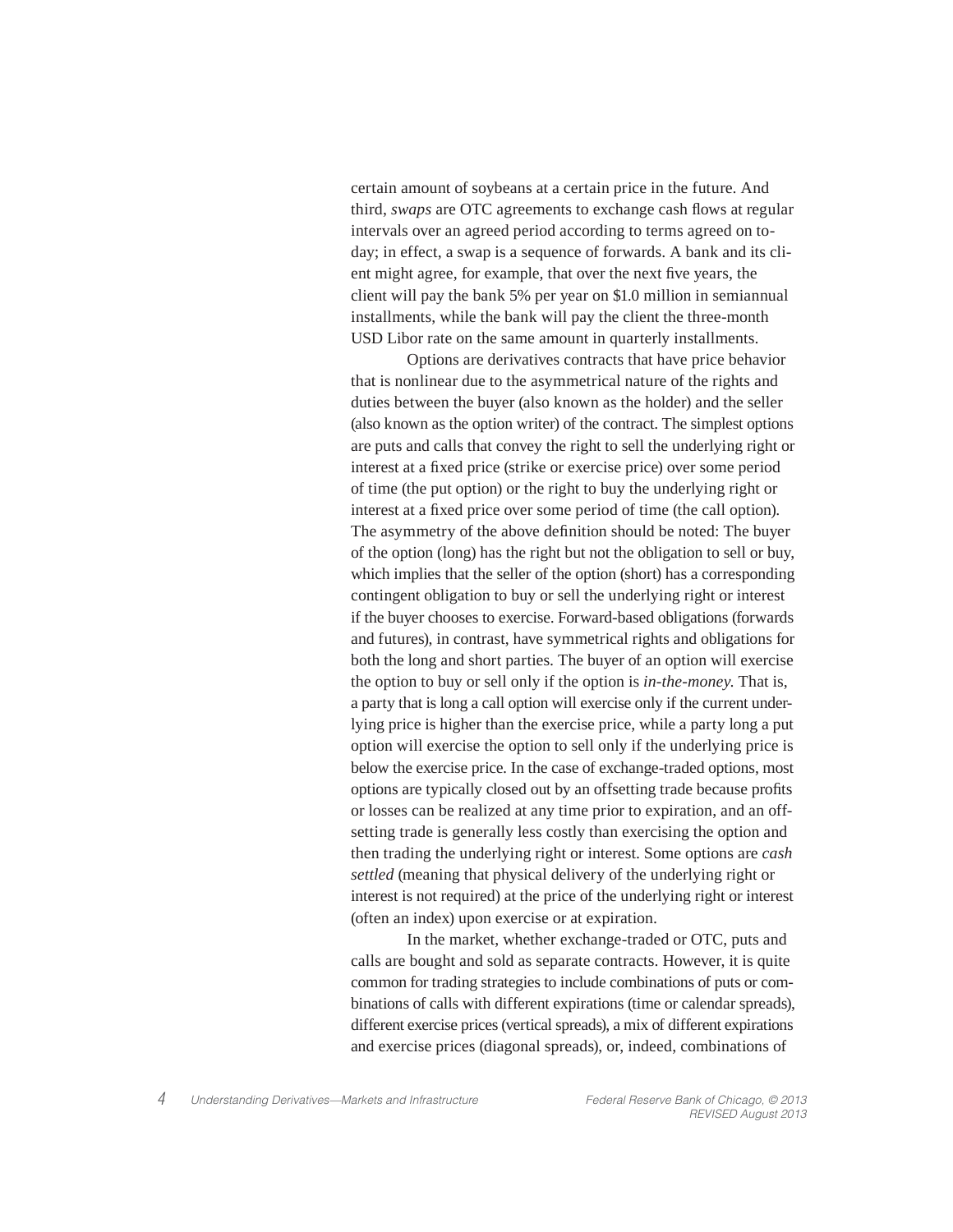puts and calls together (straddles, strangles, butterfly spreads, and other dual options). Some options are "flex" in that, for example, the exercise price may cover a range of choices. Terms vary from several minutes to many years, and some options can be exercised at any time by the holder (American style exercise) or can be exercised only at the time of expiration (European style). The pricing of options is complex because inputs include the time to expiration, interest rates, volatility, and, of course, the current price of the un-

*The pricing of options is complex because inputs include the time to expiration, interest rates, volatility, and, of course, the current price of the underlying right or interest.*

derlying right or interest. There are various analytical approaches to valuing options, and many online data services calculate theoretical options prices (also known as the premium), the volatility of the underlying right or interest implied by the current option price, and other options-related data known as the "Greeks," in reference to the symbols used in optionpricing formulas that were first articulated in the early 1970s by Fischer Black and Myron Scholes (Black and Scholes, 1973; for a discussion, see McDonald, 2006).

# How Do Forward Contracts Transfer Risk?

To see how forward-based contracts transfer risk, consider the following example of an OTC forward. Suppose an electrical equipment manufacturer is concerned about the rising price of copper and would like to lock in a purchase price of copper. The manufacturer consults a swap dealer, and the two decide to enter into a copper price forward that will settle three months from today. From the manufacturer's point of view, the transaction is a forward copper purchase of a hypothetical (*notional*) quantity of 1,000 metric tons at an agreed forward price of \$6,000 per metric ton. If, on the settlement date, the market price of copper is, say, \$6,500 per metric ton, the manufacturer pays \$6,500,000 to buy copper at the market price. At the same time, the dealer will pay the manufacturer \$500,000 (the difference between  $$6,500$  and  $$6,000$  on 1,000 tons). The manufacturer has a net outflow of \$6,000,000, or \$6,000 per metric ton. But suppose the price of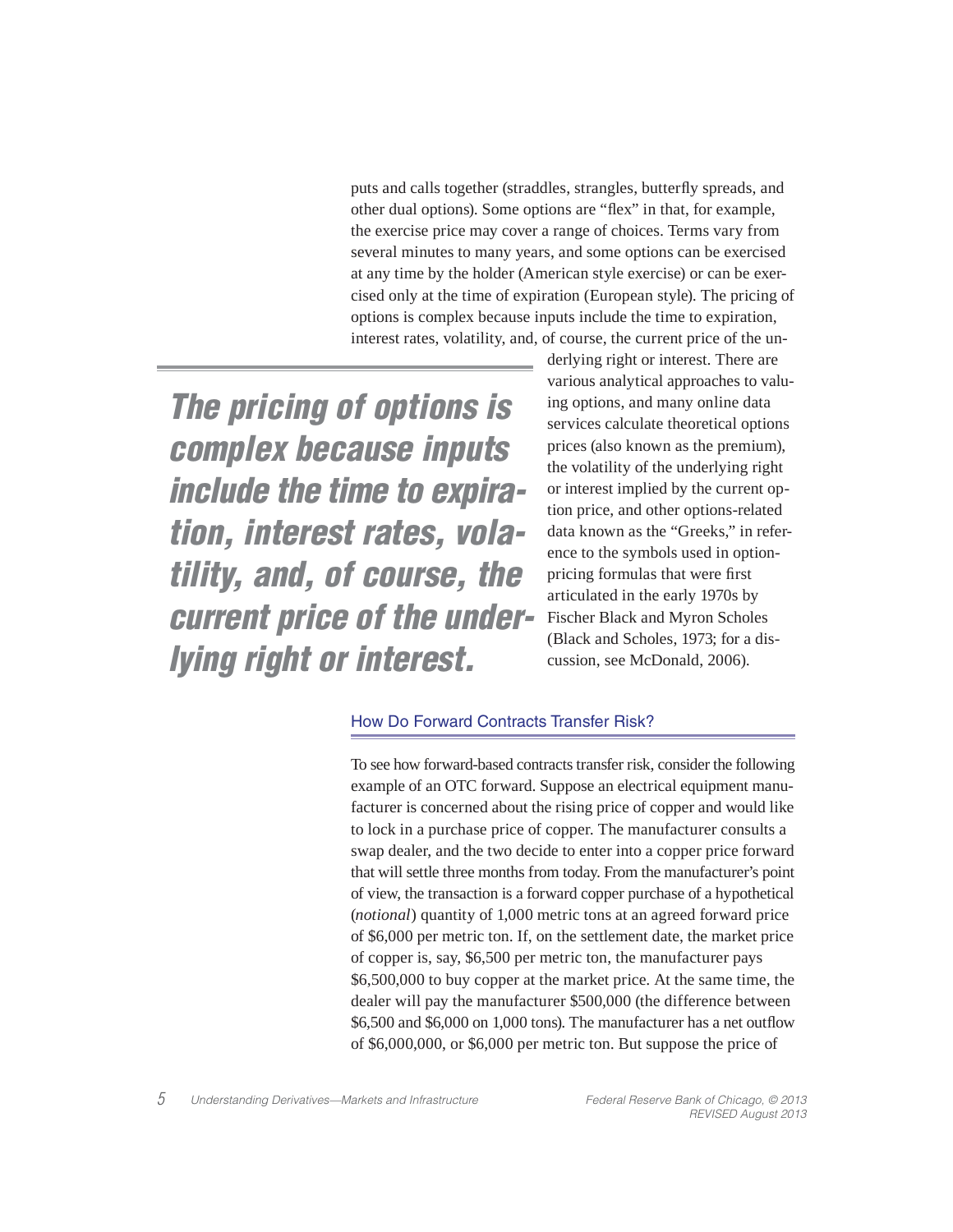copper on the settlement date were \$5,200 per metric ton. In this case, the manufacturer pays \$5,200,000 for the copper, but pays the dealer \$800,000—that is, the difference between \$5,200 and \$6,000 per ton—on the forward. Again, the effective price is \$6,000. In summary, the manufacturer has locked in the forward price of \$6,000 per ton, regardless of which way the copper price moves. In other words, the manufacturer has passed on copper price risk to the dealer.

 The above example was of a *cash-settled* forward, in which one party compensates the other for the net amount of price change. But it also could have involved *physical settlement*, that is, actual delivery of the copper against payment. If the forward were physically settled, the manufacturer would agree to pay \$6,000,000 to the dealer, and the dealer would agree to the delivery of 1,000 metric tons of copper to the client on the settlement date. Again, regardless of which way the price moves, the manufacturer would lock in the price of \$6,000 per ton.

 Using the above example of the electrical equipment manufacturer concerned about the rising price of copper, assume the manufacturer were to decide instead of using a forward contract to buy a call option on 1,000 metric tons of copper from the swap dealer, with expiration three months from today. The terms of the option are as follows. First, the strike price is \$6,000 per metric ton, so the client will have the right but not the obligation to buy copper at the strike price. Second, the option is European style and can be exercised three months from today. Third, the option premium is \$150 per ton, so the client pays the dealer \$150,000 today. Suppose that, three months later, the market price of copper is \$6,500 per ton so the option is in-the-money. The client would exercise the option, and the dealer would pay the client the \$500 per ton difference between the current price of \$6,500 and the strike price of \$6,000; effectively, the price of copper is capped at \$6,000 (ignoring the premium). But suppose instead that the market price on the exercise date was only \$5,200. In this case, the option would be out-of-the-money, so the client would not exercise the option to buy but would benefit from buying copper at the lower market price.

 The examples of the copper forward and copper call option suggest the motivations for choosing one or the other. The forward allowed the client to lock in a price of copper: If the market price rises above the forward price, the dealer pays the client, but if the price falls below the forward price, the client pays the dealer. Either way,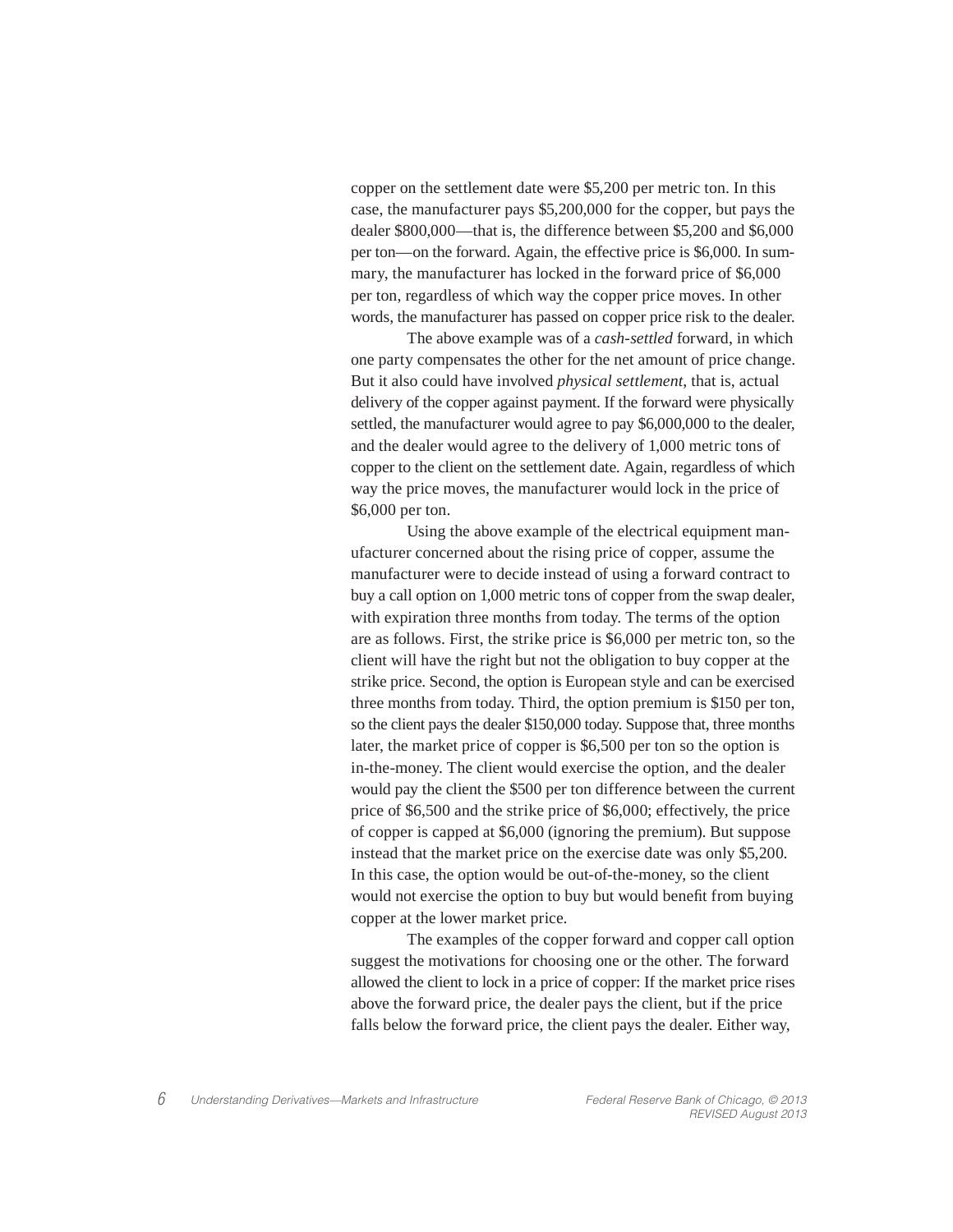the client has locked in the forward price and has thereby transferred its price risk to the dealer. The option, in contrast, protected the client from a rising price, but allowed the client to benefit from a fall in the price. But this asymmetry comes at a price: Unlike a forward, an option always requires the buyer to pay a premium (in other words, the price of the option) to the seller.

# Types of Derivatives Trading

Derivatives transactions are often classified according to the objectives of the transacting parties. One objective is *hedging*, which involves the transfer of an unwanted risk to another party. An agricultural chemical company, for example, might want to lock in a price of soybeans for future purchase rather than face the risk of changes in the price. A long hedge means that the hedger will be compensated not only for unfavorable price movements but for favorable movements as well; the hedger has traded away price risk by locking in, for better or worse, a fixed price.

 A second objective is *speculation*, which involves taking on risk from another party in order to profi t from price changes. In the long soybean hedge example, the party on the other side of the trade might be a speculator hoping to profit if the price of soybeans falls. By acting as a source of liquidity to potential hedgers, speculators are a necessary part of a market.

 A third objective is *dealing*, or *market making*, which means facilitating risk transfer by intermediating between hedgers and speculators and earning a spread between the two. In a sense, dealers may be considered hedgers because, upon taking on a risk from one customer, a dealer will generally hedge the risk with another customer or in underlying right or interest markets. But while dealers generally run hedged portfolios (books) of transactions, they also engage in speculation in order to provide liquidity to the market. For example, if one client wishes to establish a hedge position with a dealer but the dealer cannot immediately find an offsetting transaction, the dealer might nonetheless enter into the transaction, in effect holding a speculative (*open*) position on the unhedged portion of the trade.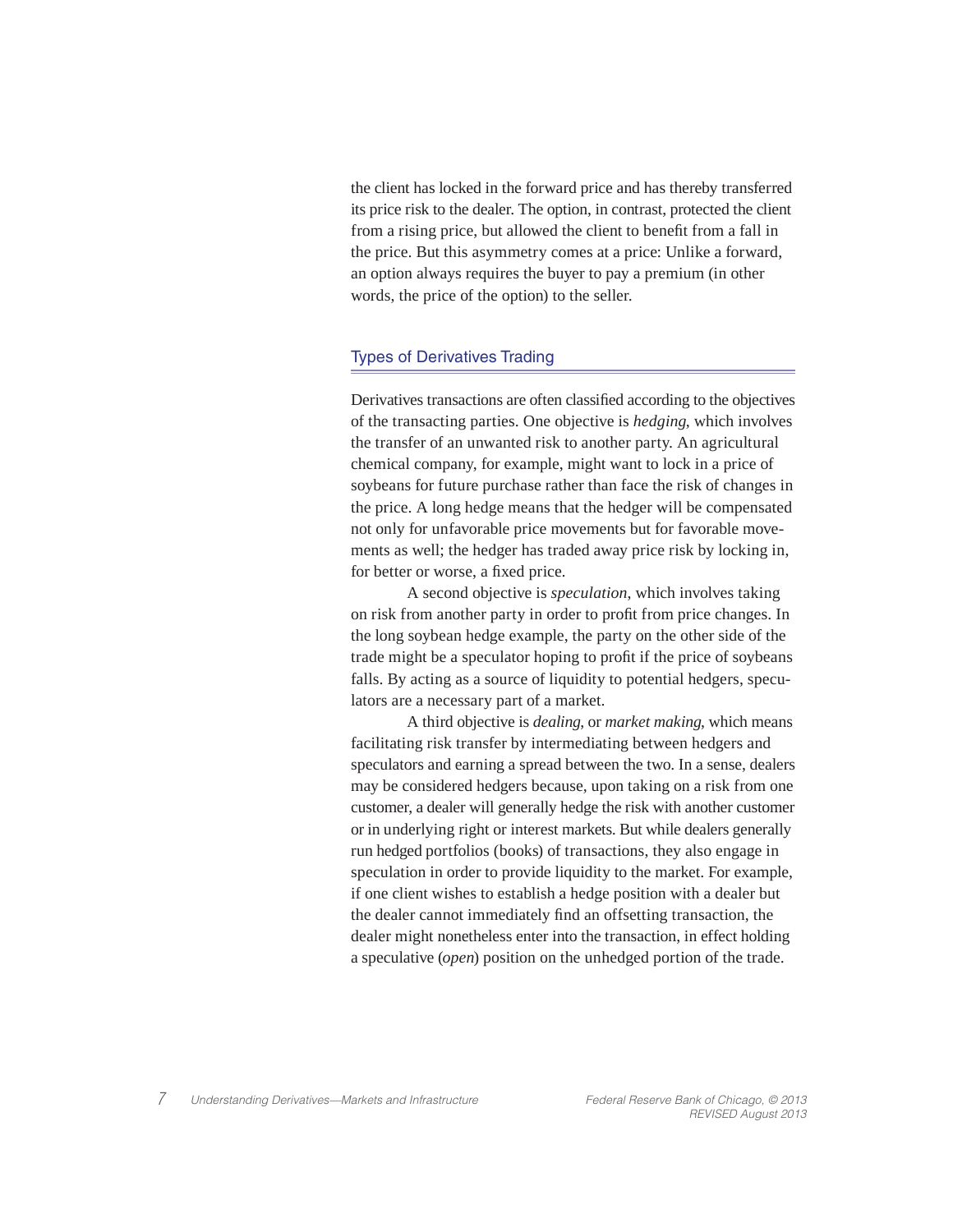#### Role of the Clearinghouse

A clearinghouse in the derivatives trading context is known as a central counterparty (CCP), which is a type of financial market infrastructure (BIS, 2012). The CCP performs three functions. First, by means of novation or an equivalent legal process, as described earlier, at the clearing participant level, the CCP acts as buyer to every seller and seller to every buyer for derivatives transactions submitted by its members. Second, it acts as guarantor by assuming the credit risk of cleared transactions. And third, it provides multilateral netting of transactions. In all CCPs, only CCP participants (member firms) *book* (i.e., clear) trades directly with the CCP; nonmember firms, in contrast, must access the clearinghouse through the intermediation of a clearing member participant. By their nature, CCPs do not take on market risk—absent a clearing member default—for every transaction with a positive value, there must be an equal and offsetting transaction with a negative value.

CCPs exist to clear many types of financial transactions, including equities (stocks), fixed-income securities, and derivatives both exchange-traded and OTC.

## Comparison of Exchange-traded and OTC Markets

In exchange-traded markets, one finds standardized products equities and derivatives are the most common exchange-traded products. Exchange-traded markets typically involve a large number of trading parties, both professional and retail, compared with OTC markets. An important feature of exchange-traded markets is the *fungibility* of the contracts, which allows for the initiation of a position by an opening trade and the subsequent closure of the position by an offsetting trade.

 Exchange-traded markets also involve a high degree of transparency, which is typically enforced by detailed trade reporting requirements. The high degree of transparency and large numbers of transactions lead to extensive price discovery in futures markets.

 In contrast to exchange-traded markets, OTC markets involve a large number of customized products. However, there are limits to customization: In any OTC market, there are generic,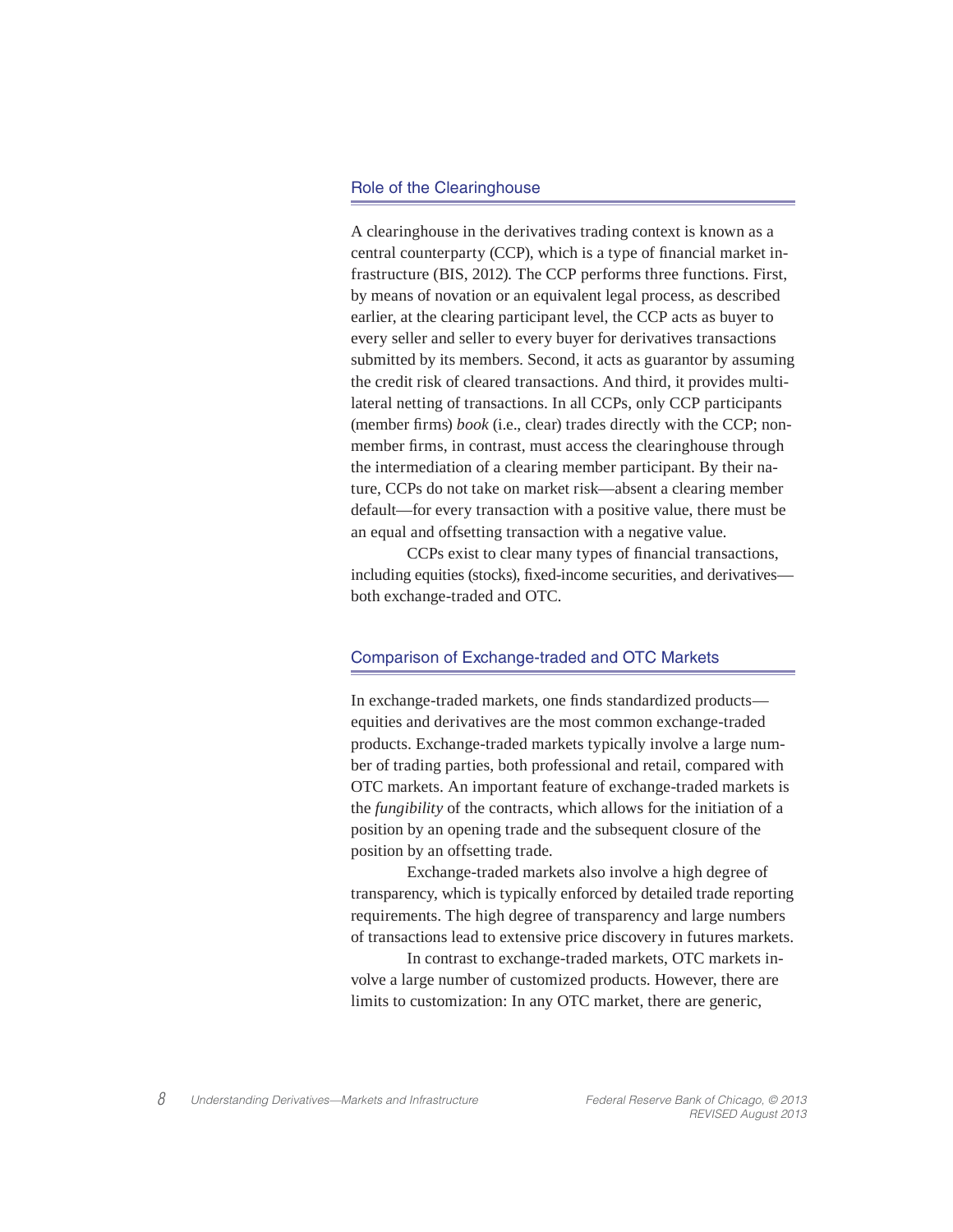"vanilla" contracts that are more liquid than more customized products. Further, OTC markets involve a relatively small number of trading parties, which are almost entirely institutional and rarely retail. Finally, OTC markets typically involve a relatively small number of large transactions.

 OTC markets also exhibit low levels of transparency compared with futures markets. This is largely because many of the risks traded in OTC markets are customized, illiquid, and difficult to trade among highly informed traders. Further, OTC markets provide limited price discovery; indeed, OTC trading relies heavily on price

### **Box 1 – How Are Derivatives Transactions Measured?**

#### *Exchange-traded Derivatives*

Measuring exchange-traded derivatives transactions is fairly straightforward. Transactions are measured by the number of traded contracts (trades have both a buyer and seller, so only one side is counted) and the amount of open interest. Open interest is the total number of contracts that are not closed or delivered.



 For traders, open interest can reveal useful information about a particular contract. For example, if a contract has a lot of open interest, it is an indication that there will be a considerable volume of trading to close out contracts prior to delivery. In that sense, open interest can be a good indication of potential trading liquidity. Open interest is also telling when compared with volume a lot of trading volume in a contract with little open interest may indicate heavy "day trading," whereby traders are not taking positions in a contract but rather are opening and closing positions within one day.

 Figures 1 and 2 are based on publicly available trading volume data from the World Federation of Exchanges (WFE), which is a source for derivatives market statistics reported by the exchanges that are members of the WFE.<sup>1</sup> There are several different ways of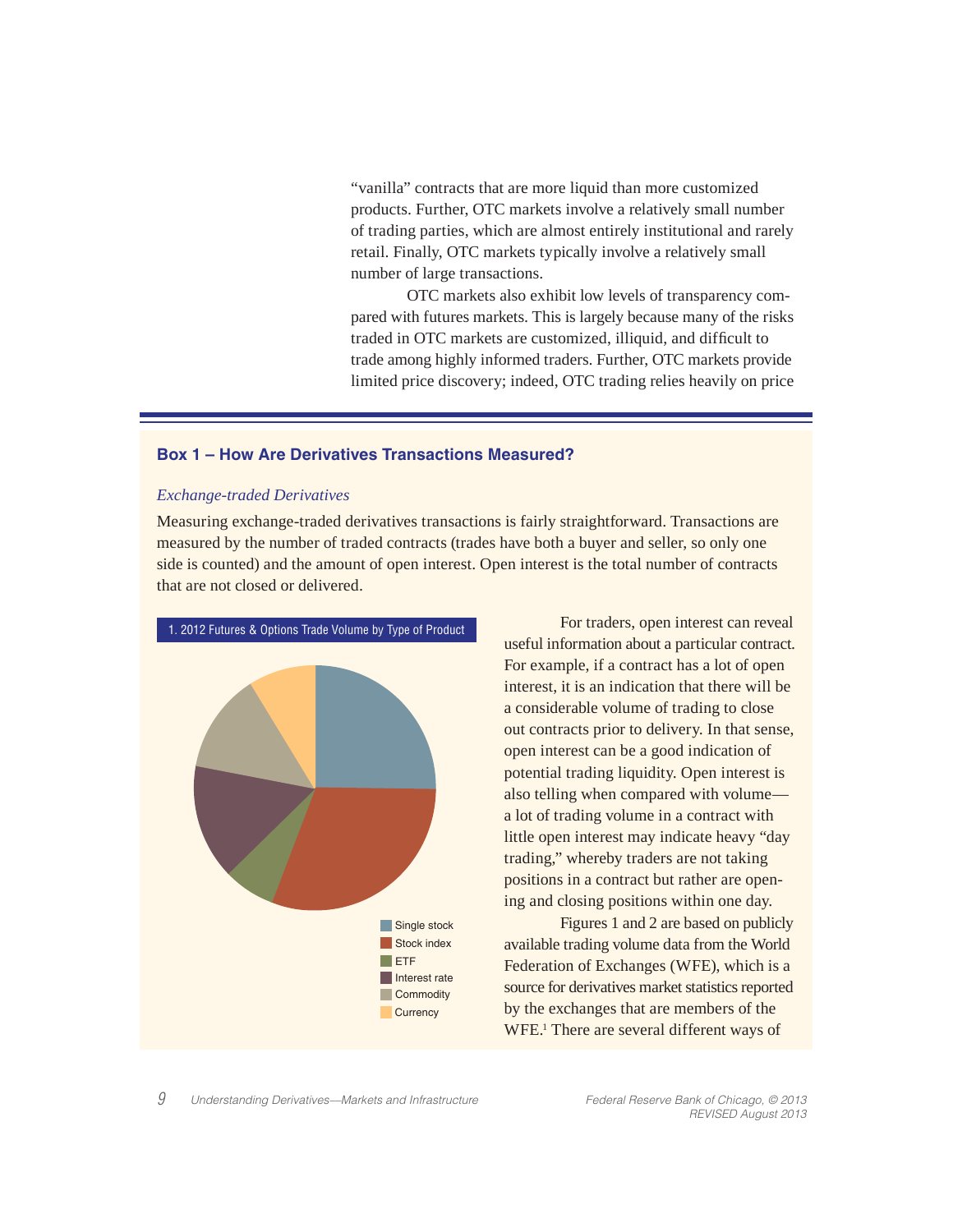

#### 3. Notional Amounts and Gross Market Value of OTC Derivatives by Risk Category



representing trading volume—by type of contract (figure 1), by geographic region, by exchange group, or by individual exchanges. Exchange groups are often global because subsidiaries of a group may be located on different continents. To give a sense of the geography of market liquidity, figure 2 shows trading volume by individual exchanges. Not all exchanges report open interest, so the figures show trading volume only.

# *Over-the-Counter Derivatives*

Measuring OTC derivatives trades is somewhat more complex, because an OTC derivatives trade or swap typically has two parts the monetary amount that the trade counterparties agree to swap and the principal amount or *notional value* upon which the swap is based. Notional values are reported by the Bank for International Settlements (BIS) (see figure 3), but these amounts make the OTC market seem much bigger than the actual values that change hands.<sup>2</sup>

 Another way to measure OTC trades is to think about the mark-to-market value of open positions. This measure is called *gross market* value, which is the estimated amount that could be received or paid for unwinding a transaction (replacement value) on the reporting date. As shown in figure 3, these amounts are a small percentage of notional amounts, ranging from about 2% to 6% of notional value.<sup>3</sup>

1 Data are available at www.world-exchanges.org/statistics. The Futures Industry Association (FIA) is also a good source of data; see www.futuresindustry.com.

2 The exception to this reporting is cross-currency interest rate swaps, where notional amounts are actually swapped.

<sup>3</sup>For a useful discussion of OTC terminology, see ISDA (2008).

*Understanding Derivatives—Markets and Infrastructure Federal Reserve Bank of Chicago, © 2013 10* 

*REVISED August 2013*